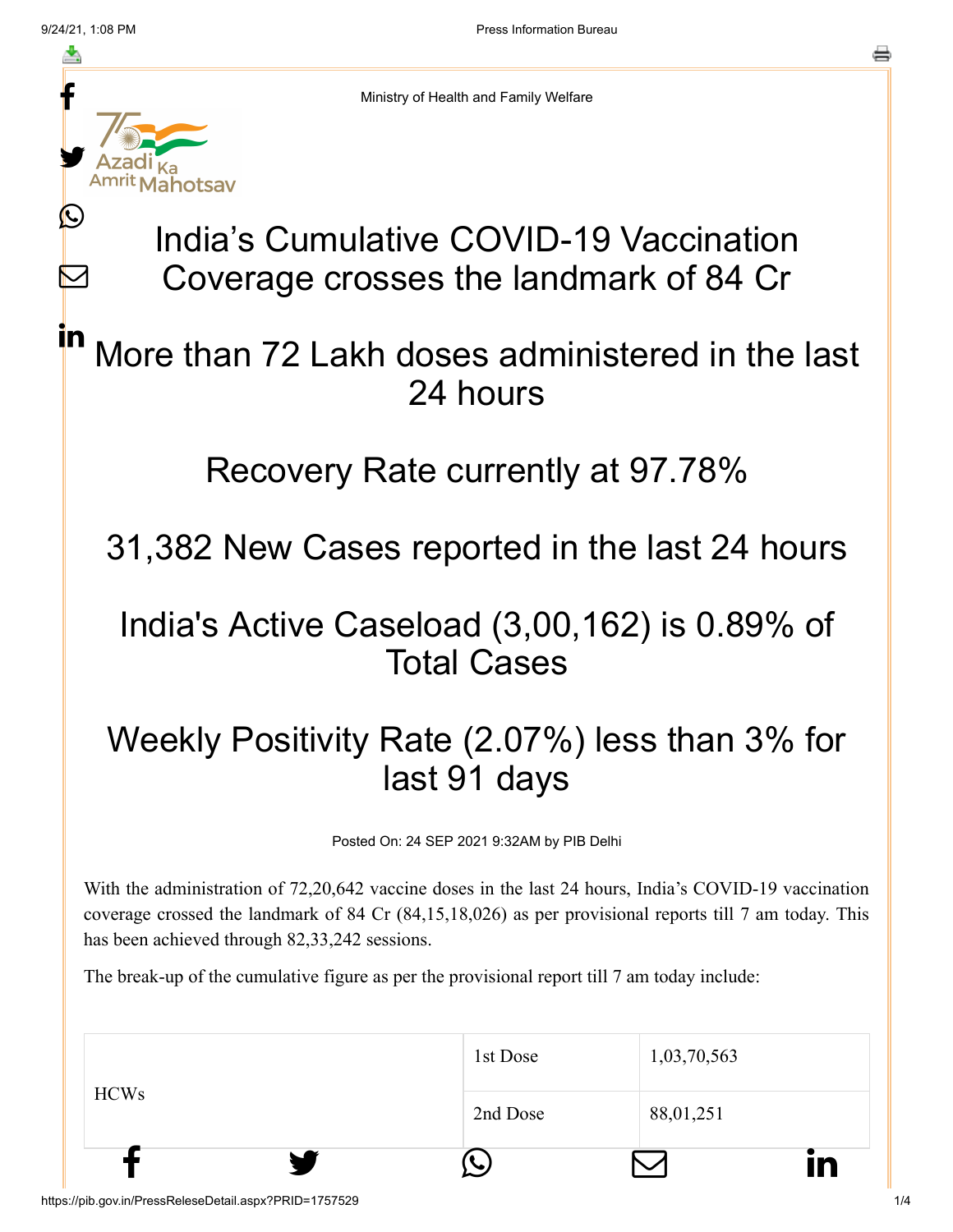| f                                |                       | 1st Dose        | 1,83,48,120  |
|----------------------------------|-----------------------|-----------------|--------------|
| <b>FLWs</b><br>$\bm{\mathbb{O}}$ |                       | 2nd Dose        | 1,47,20,755  |
|                                  |                       | 1st Dose        | 34,09,34,722 |
| in<br>Over 60 years<br>Total     | Age Group 18-44 years | 2nd Dose        | 6,89,23,655  |
|                                  |                       | 1st Dose        | 15,45,17,383 |
|                                  | Age Group 45-59 years | 2nd Dose        | 7,22,23,600  |
|                                  |                       | 1st Dose        | 9,87,31,605  |
|                                  |                       | 2nd Dose        | 5,39,46,372  |
|                                  |                       | 84, 15, 18, 026 |              |

The recovery of 32,542 patients in the last 24 hours has increased the cumulative tally of recovered patients (since the beginning of the pandemic) to 3,28,48,273.

Consequently, India's recovery rate stands at 97.78%. Recovery Rate is currently at its highest peak since March 2020.

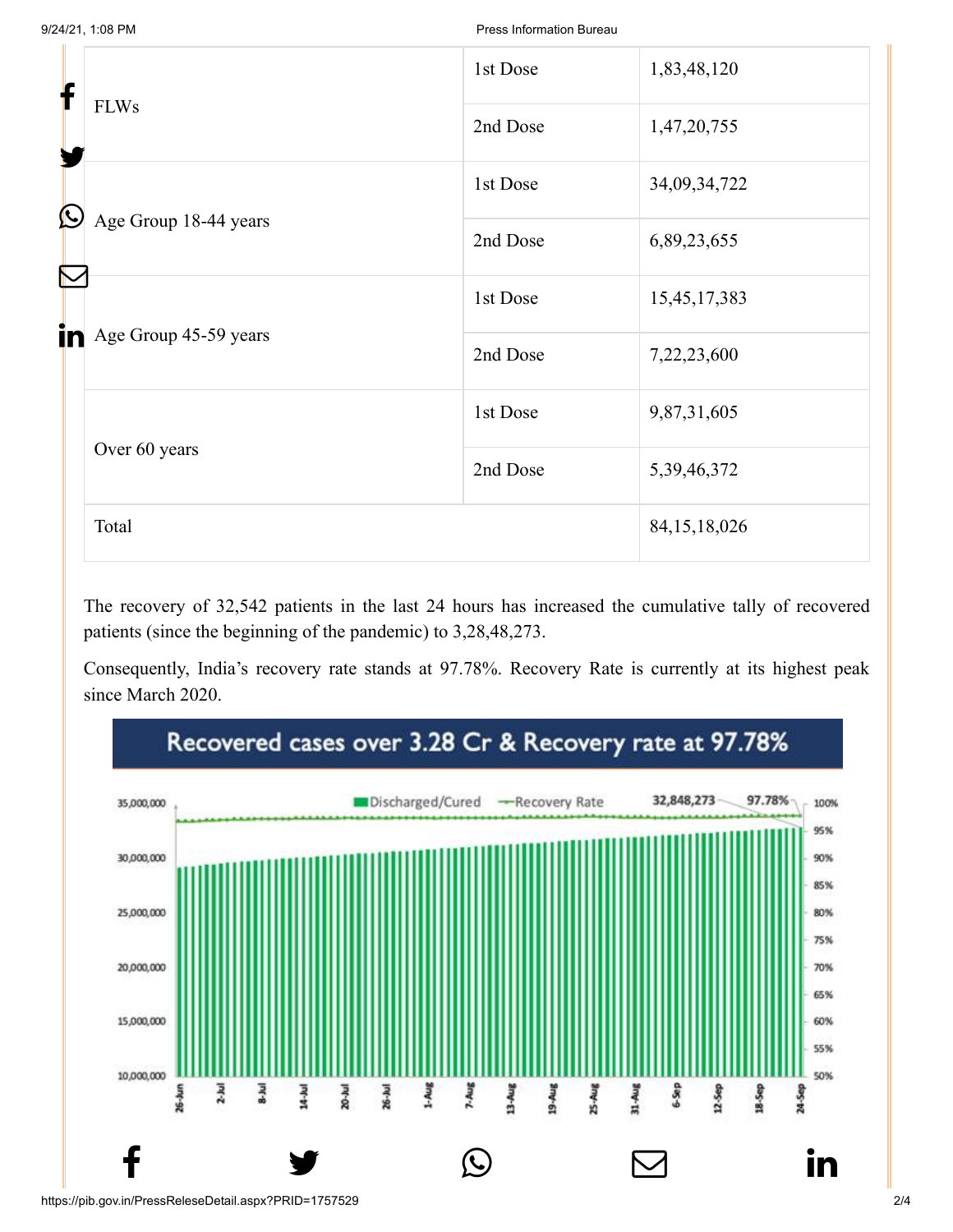[Sustained and co](http://www.facebook.com/share.php?u=https://pib.gov.in/PressReleasePage.aspx?PRID=1757529)[llaborative efforts by t](https://twitter.com/intent/tweet?url=https://pib.gov.in/PressReleasePage.aspx?PRID=1757529&text=India%E2%80%99s%20Cumulative%20COVID-19%20Vaccination%20Coverage%20crosses%20the%20landmark%20of%2084%20Cr)[he Centre and the Sta](https://api.whatsapp.com/send?text=https://pib.gov.in/PressReleasePage.aspx?PRID=1757529)[tes/UTs continue the t](https://mail.google.com/mail/?view=cm&fs=1&tf=1&to=&su=India%E2%80%99s%20Cumulative%20COVID-19%20Vaccination%20Coverage%20crosses%20the%20landmark%20of%2084%20Cr&body=https://pib.gov.in/PressReleasePage.aspx?PRID=1757529&ui=2&tf=1&pli=1)[rend of less than](https://www.linkedin.com/shareArticle?mini=true&url=https://pib.gov.in/PressReleasePage.aspx?PRID=1757529&title=India%E2%80%99s%20Cumulative%20COVID-19%20Vaccination%20Coverage%20crosses%20the%20landmark%20of%2084%20Cr&summary=My%20favorite%20developer%20program&source=LinkedIn) 50,000 Daily New Cases that is being reported for 89 consecutive days now. f

31,382 new cases were reported in the last 24 hours.



The Active Caseload is presently 3,00,162. Active cases presently constitute 0.89% of the country's total Positive Cases. This is the lowest figure in active cases in India since March 2020.



The testing capacity across the country continues to be expanded. The last 24 hours saw a total of 15,65,696 tests being conducted. India has so far conducted over 55.99 Cr (55,99,32,709) cumulative tests.

 $f$   $\rightarrow$   $\circ$   $\quad \circ$  in